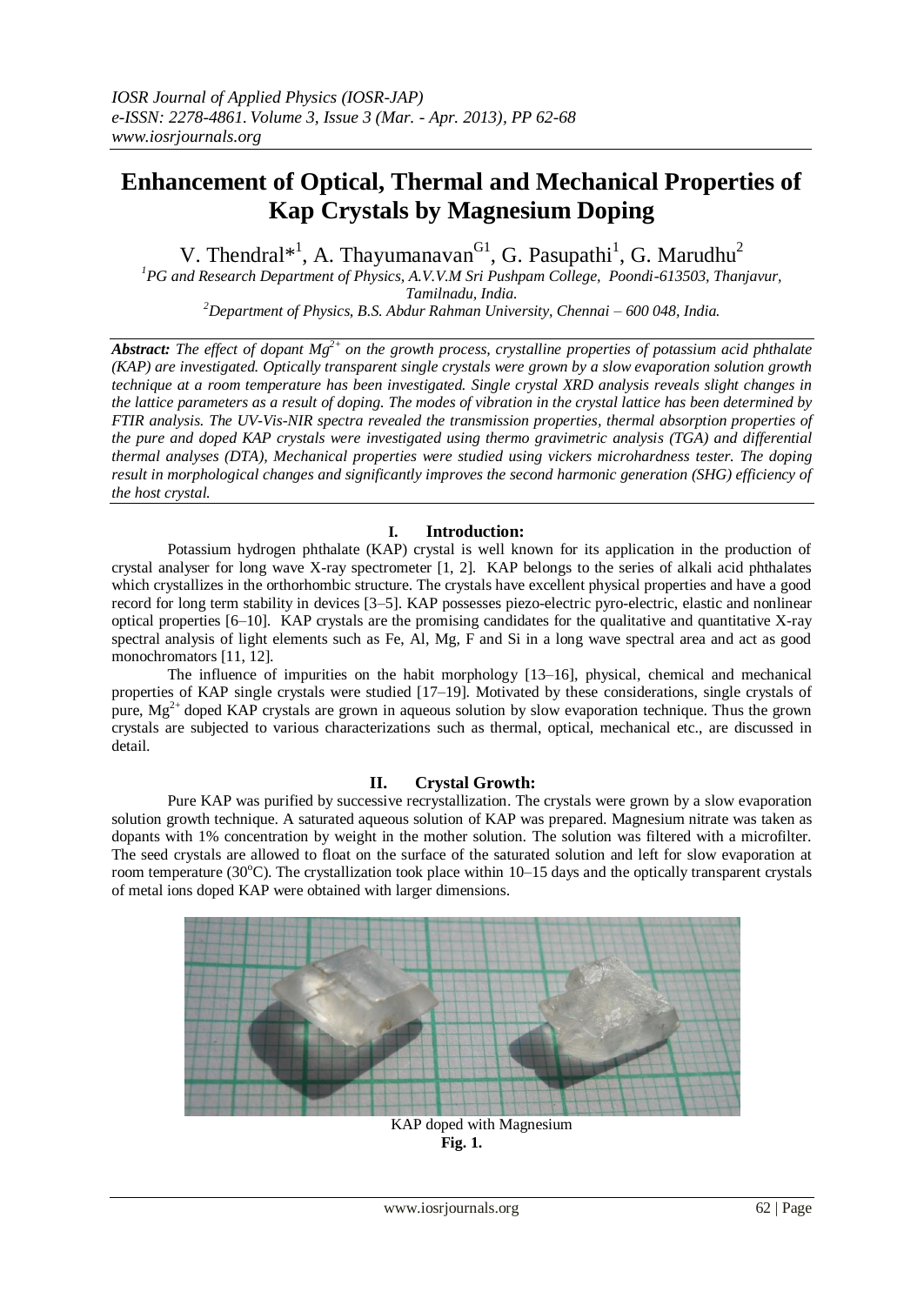## **III. Result and Discussion**

# **3.1Single crystal X-ray diffraction**

The single crystal X-ray diffraction analysis on  $Mg^{2+}$  doped potassium acid phthalate single crystals (KAP) was recorded using ENRAF NONIUS CAD 4 automatic X-ray diffractonmeter. This analysis has revealed that the single crystals of doped KAP crystallize in orthorhombic system with space group Pca. The calculated lattice parameters for magnesium doped KAP crystals are compared with that of pure KAP [20] and are given in table 1. The XRD analyses revealed that the addition of metal ion impurities in the KAP crystal does not change the crystal structure though there is a small change in the lattice parameters.

|                              | <b>rative 1.</b> Comparison of unit cen parameters<br>Pure KAP | Magnesium doped KAP               |
|------------------------------|----------------------------------------------------------------|-----------------------------------|
| $a(A^{\circ})$               | $9.60 A^{\circ}$                                               | $9.62 \pm 0.01 \text{ A}^{\circ}$ |
| $b(A^{\circ})$               | $6.46\,\mathrm{A}^{\circ}$                                     | 6.47 $\pm$ 0.071 A <sup>o</sup>   |
| $c(A^{\circ})$               | 13.85 $\overline{A}^{\circ}$                                   | 13.308 $\pm 0.02$ A <sup>o</sup>  |
| System                       | Orthorhombic                                                   | Orthorhombic                      |
| Space group                  | Pca                                                            | Pca                               |
| Volume $(A^{\circ})^{\circ}$ | $858.921 \text{ A}^{03}$                                       | $829 \pm 1.4 \text{ A}^{03}$      |

**Table 1:** Comparison of unit cell parameters

## **3.2FTIR Analysis**

The FTIR spectra for pure as well as doped KAP crystals were recorded using an AVATAR 330 FT-IR instrument using the KBr pellet technique in the range 400–4000 cm<sup>-1</sup>. The calculated frequencies are agree with the observed frequencies. The frequencies with their relative intensities obtained in FTIR of pure and doped KAP and their most probable assignment are presented in table 2.

| Table 2: Vibrational frequencies obtained for pure and doped KAP crystals |  |
|---------------------------------------------------------------------------|--|
|                                                                           |  |

| Observed IR frequencies |              | Assignments                                             |
|-------------------------|--------------|---------------------------------------------------------|
| Pure KAP                | Mg doped KAP |                                                         |
| 3750                    |              | O-H asymmetrical stretching                             |
| 3426                    | 3429         | O-H stretching Hydrogen bond                            |
| 2479                    | 2477         | C-H aromatic Stretching                                 |
| 1950                    | 1943         | $=$ C-H out of plane bending                            |
| 1673                    | 1670         | C=C Stretching                                          |
| 1562                    | 1567         | -C=O Carboxylate ion =Oasymmetric                       |
|                         |              | stretching                                              |
| 1481                    |              | C=C ring stretching                                     |
| 1380                    | 1374         | $\overline{-C}$ =O carboxylate ion                      |
|                         |              | $=$ O symmetric stretching                              |
| 1284                    | 1278         | -C=O carboxylate ion                                    |
|                         |              | $=$ O symmetric stretching                              |
| 1147                    |              | C-C stretching                                          |
| 1089                    | 1092         | C-C-O stretching                                        |
| 848                     |              | C-H out of plane bending                                |
| 762                     |              | C-C stretching                                          |
| 717                     |              | $=$ C-H out of plane deformation                        |
| 684                     | 694          | C-O wagging                                             |
| 578                     |              | C-C-C out of plane ring deformation                     |
| 548                     | 553          | C-C-C out of plane ring deformation                     |
| 442                     |              | $\overline{C} = \overline{C}$ out of plane ring bending |
| 412                     | -            | $C=C$ out of plane bending                              |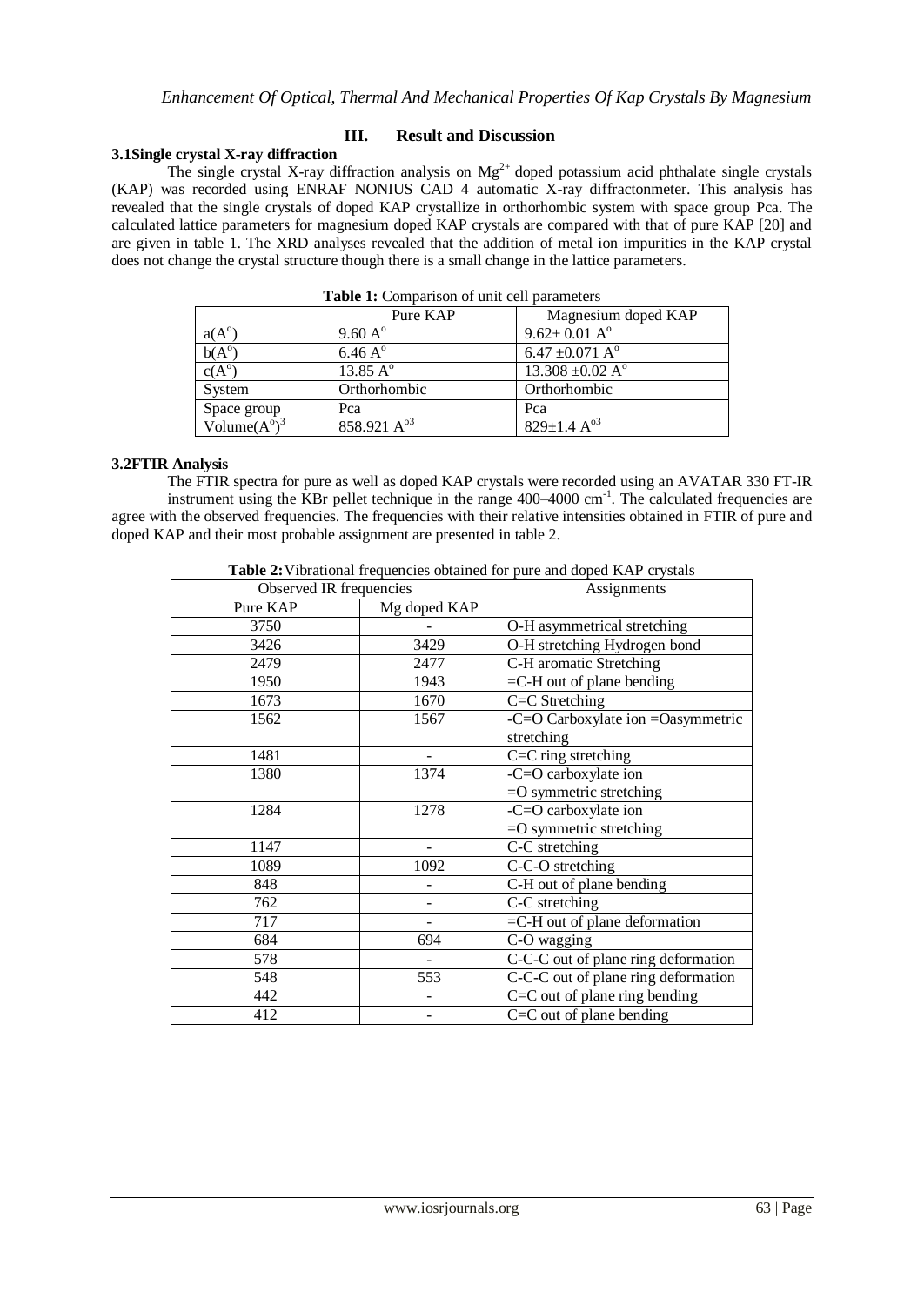

In all the spectra, the characteristic OH stretching peaks at  $3750 \text{ cm}^{-1}$  in KAP is disappear in magnesium doped KAP and also the peak at 3426 is shifted to 3429 in Mg doped KAP(MKAP) The asymmetric stretching vibration of the carboxylate ion is shifted to higher energy 1567 cm<sup>-1</sup> for MKAP respectively compared to pure KAP (1560 cm<sup>-1</sup>). In addition the c=c stretching vibration remains the same at 1671 cm<sup>-1</sup>. The variation in the FTIR spectrum for the doped crystals is due to the incorporation of metal ions. The spectrum of pure and magnesium doped KAP is shown in Fig. 2.

## **3.3Optical Transmission Studies**

UV-visible spectral study is a useful tool to determine the transparency, which is an important requirement for a material to be optically active [21]. The optical transmission spectrum of the pure and metal ion doped KAP single crystals was recorded in the range of 190–1100 nm using Lambda 35 spectrometer (Fig 3).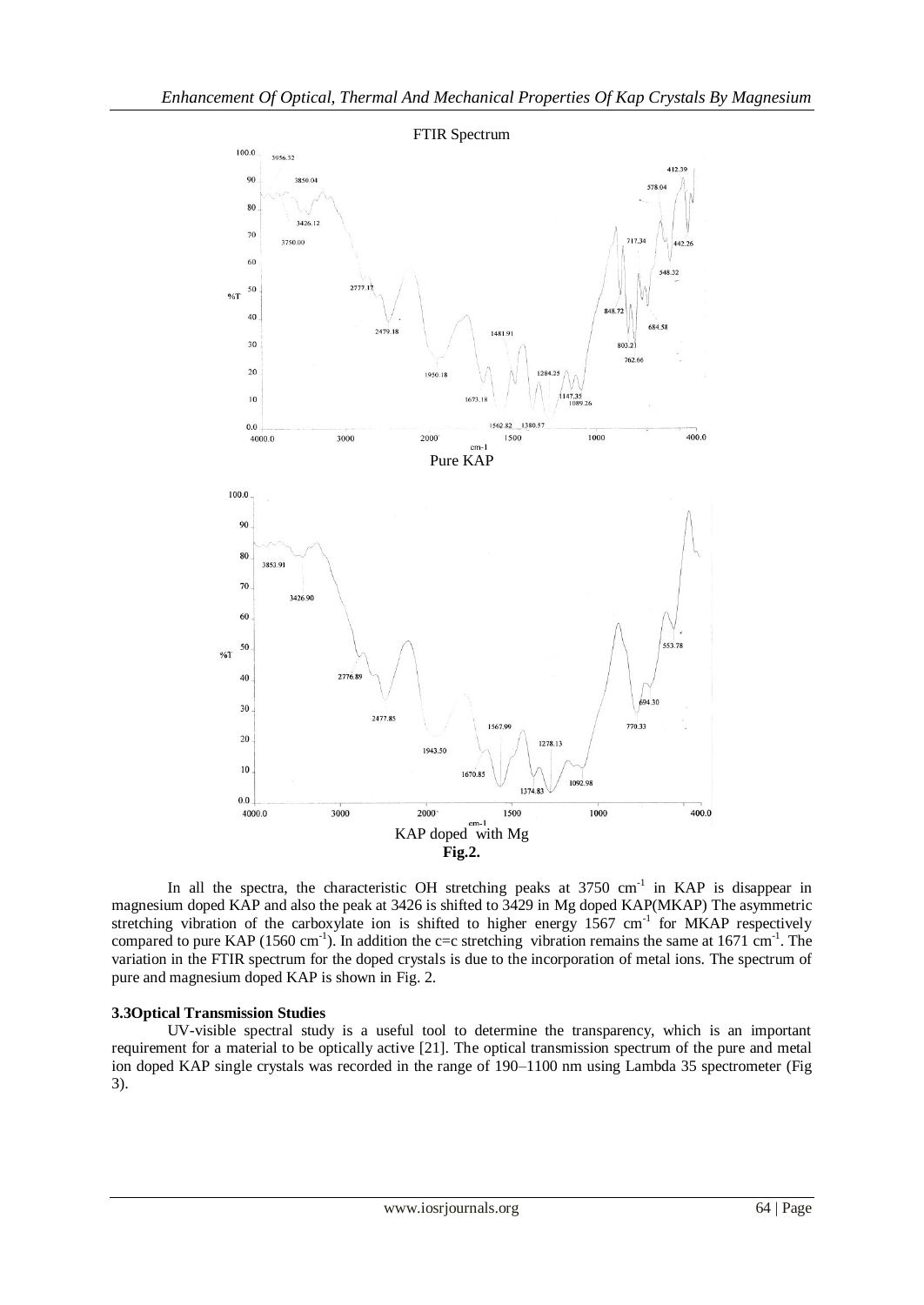

**Fig. 3.** Transmission spectrum of magnesium doped KAP crystals.

A large absorption was found at 300 nm and the crystals have very low absorbance in the entire visible and IR region. The UV spectrum reveals that the cut off wavelength is  $\sim$  300 nm and a wide transparency in the entire visible region which makes the material suitable for second harmonic generation.

The energy dependence of the absorption coefficient suggests the occurrence of direct band gap and hence it obeys the relation for high photon energy.

$$
(a h v)^2 = A(hv - Eg)
$$

Where Eg is the optical band gap and A is a constant. The variation of  $(\alpha h v)^2$  vs hv in the fundamental absorption region is plotted in Fig 4. and Eg is evaluated by the Extrapolation of the linear part. The band gap is found to be 3.9 eV for magnesium doped KAP crystals





# **3.4Microhardness**

Measurement of hardness is a useful nondestructive testing method to determine the hardness of the material. The hardness of a material depends on different parameters such as lattice energy, Debye temperature, heat of formation and interatomic spacing [22, 23.]. The microhardness value correlates with other mechanic properties such as elastic constants and yield strength. According to Gong [24], during an indentation process, the external work applied by the indenter is converted into a strain energy component which is proportional to the volume of the resultant impression and a surface energy component found to be proportional to the area of the resultant impression. Vickers microhardness test was carried out on pure KAP and metal ions doped KAP single crystals using microhardness tester flitted with a diamond indenter. The indentations were made using a Vickers pyramidal indenter for various loads from 25, 50 and 100g. The Vickers microhardness number (Hv) was evaluated from the relation.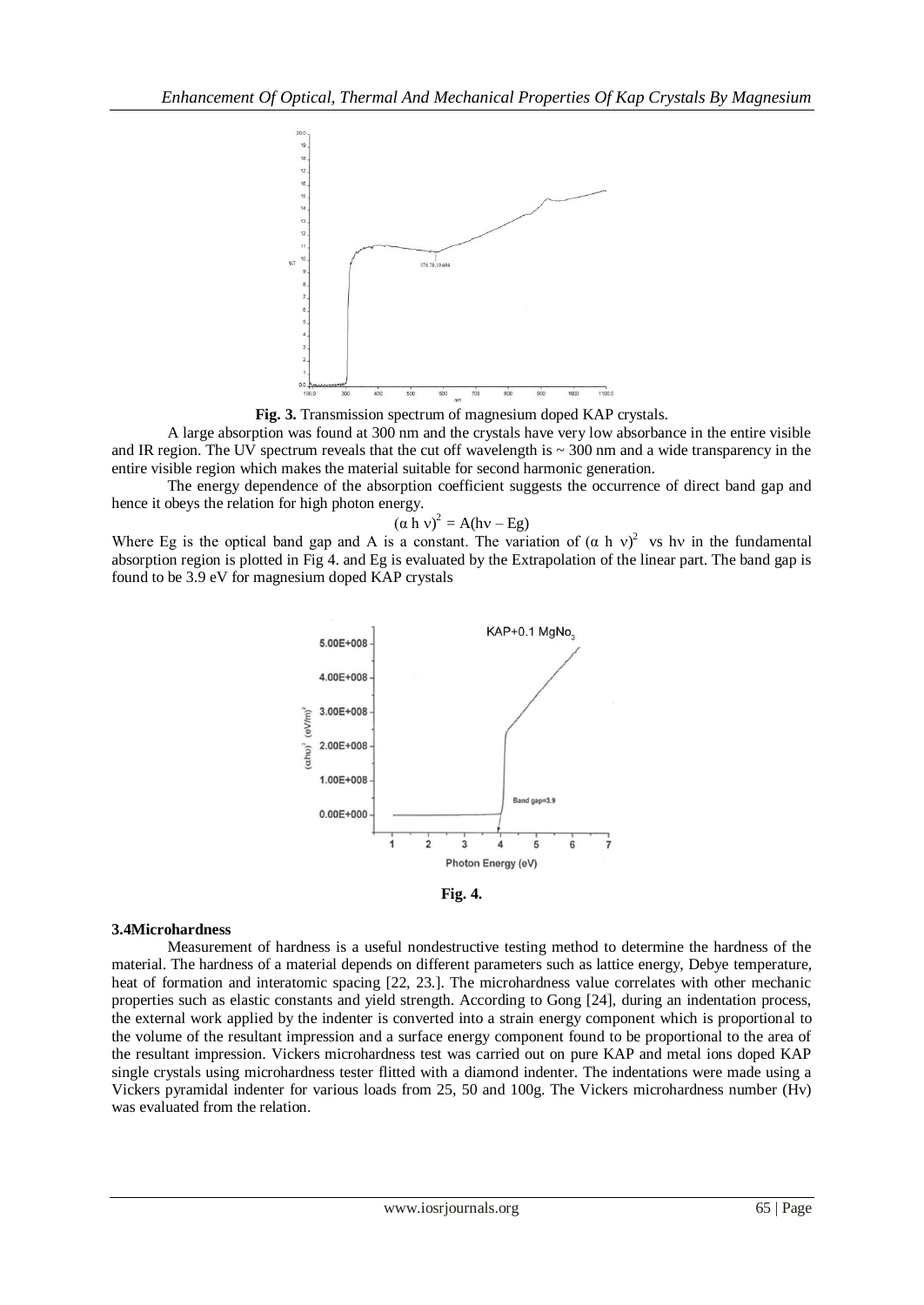

 $H_v = 1.8544$  (p/d<sup>2</sup>) kg/mm<sup>2</sup>, where p is the applied load in g and d is the diagonal length of the impression in mm.

The variation of microhardness values with applied load is shown in Fig5.

From the vicker's microhardness studies, it is observed that the hardness value increases upto a load of 100g. At slightly higher loads significant cracking occurs, which may be due to the release of internal stress generated by indentation. The presence of cracks confirms the decrease in microhardness [25]. Onitsch [26] inferred that for hard materials the value n (work hardening index) lies between 1 and 1.6 and for soft materials it is above 1.6. The work hardening coefficient n, a measure of the strength of the crystal is completed from the log p – log d plot (Fig 6) and it is found to be 1.76 for pure KAP, and 1.86 for magnesium doped KAP. Hence, it is concluded that pure and metal ions doped KAP belongs to soft materials.



### **3.5Nonlinear Optical Studies**

The second harmonic generation Efficiency measurement test on the pure and doped KAP crystals was performed by the kurtz powder SHG method (27). This technique remains an extremely valuable tool for initial screening of materials for second harmonic generation. The fundamental beam of wavelength 1064 nm from Qswitched Nd:YAG laser was used to test SHG property of the pure and magnesium doped KAP. Pulse energy of 4 mJ/pulse, pulse width of 8 ns and repetition rate of 10 HZ was used in both measurement. The fundamental beam was filtered using an IR filter and photomultiplier tube (Philips photonics) was used as the detector. The emission of green light confirms the second harmonic generation on KAP as well as magnesium doped KAP crystals. The SHG efficiency of magnesium doped KAP is roughly 0.83 times that of KDP respectively.

The efficient SHG demands specific molecular alignment of the crystal to be achieved facilitating nonlinearity in the presence of a dopant. It has been reported that the SHG can be greatly enhanced by attaining the molecular alignment through inclusions complexation [28]. Recently, the enhancement in crystalline perfection could lead to improvement in SHG efficiency [29].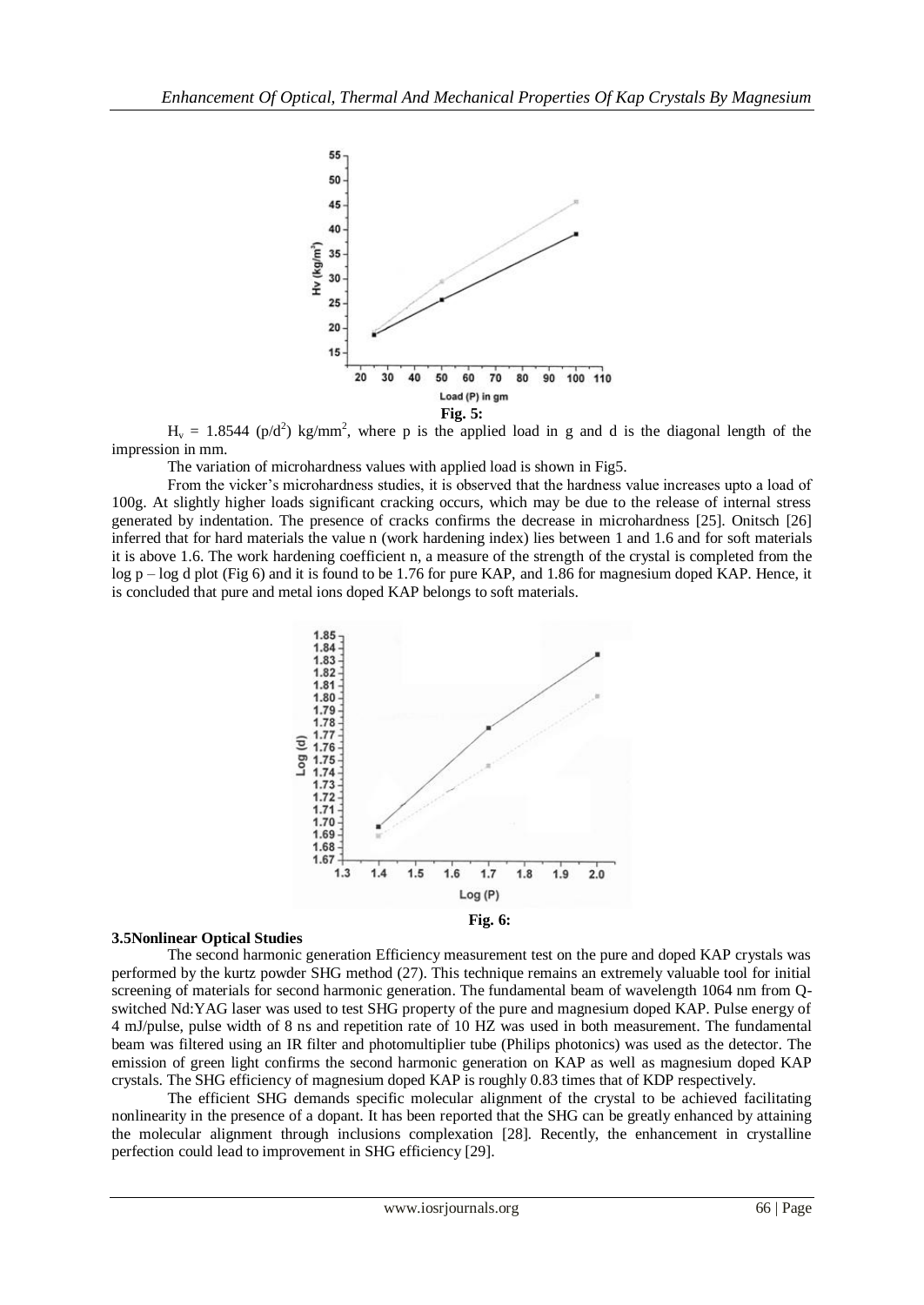### **3.6Thermal (TG-DTA) analysis:**

Thermogram provides information about decomposition patterns of materials and weight loss [30]. Simultaneous TG-DTA-DSC curves were recorded on a SDT Q 600 (TA instrument) thermal analyzer. The TG-DTA curves were simultaneously obtained in nitrogen at a heating rate of  $10^{\circ}$ c min<sup>-1</sup> (Fig. 7). This curve reveal that there is no physically observed water in the molecular structure of crystals grown from magnesium - added KAP solution.



The TG curve provides with a quantitative measurement of mass change associated with the transition. It indicates that on melting the material decomposes and loses mass.

There are two weight losses of 40.3% and 15.8% noted in the thermogram. Thus the curve shows a gradual mass loss. From the DTA curve it is observed that, the material is stable up to 299°c, the melting point of the substance. Above this point, the material begins to attain an endothermic transition and begins to decompose. The endothermic peak is obtained in DTA for doped KAP crystals at a little bit higher temperature (299°c) [31]. The sharpness of this endothermic peak shows the good degree of crystallinity of the sample [32].

## **IV. Conclusions:**

Good optical quality single crystals of magnesium doped potassium acid phthalate (KAP) have been grown from aqueous solution by slow evaporation technique under room temperature. The metal ions doped crystals were characterized by single crystal X-ray diffraction and confirmed that the crystals belong to orthorhombic system. The presence of all the functional groups and the presence of dopants were determined qualitatively using FTIR analysis. The optical transmission studies revealed that metal ion doped KAP crystals have low absorption in the entire visible region and uv cut-off wavelength was found at 300nm for the doped KAP crystals. TG–DTA studies reveal the suitability of the material for laser applications. The microhardness values of doped KAP crystals are found to be increased by the presence of magnesium dopants. With promising structural, optical and mechanical properties, of magnesium doped KAP single crystals are a potential material for frequency conversion device applications.

### **Reference**

- [1] Jones JL, Paschen KW, Nicholson JB, J Appl Opt. 2(1963) 955
- [2] Yoda O, Miyashita A, Murakami K, Aoki S, Yamaguchi N. Proc SPIE Int Soc Opt Eng. 1503(1991) 463.
- [3] L. Beck, P. Stemmler, and F. Legrand, Rev. Sci. Instr. 66 (1995)1601.
- [4] Jason B. Benedict, Paul M. Wallace, Philip J. Reid, Sei-Hum Jang, and B. Kahr, Adv. Mater. 15 (2003) 1068.<br>[5] N. Kejalakshmy and k. Srinivasan, J. Phys. D; Appl. Phys. 36 (2003) 1778.
- N. Kejalakshmy and k. Srinivasan, J. Phys. D; Appl. Phys. 36 (2003) 1778.
- [6] A. Miniewicz, S. Bartkiewicz, Adv. Mater. Opt. Electron. 2 (1993) 157.
- [7] F. Kajzar, A. Lorin J. Le Moigne, J. Szpunar, J. Acta Phys. Pol. A 87 (1995) 713.
- [8] M.V. Shankar, K.B.R. Varma, Ferro electrics Lett. 21 (1996) 55.<br>[9] G.R. Ester, P.J. Halfpenny, J. Cryst. Growth 187 (1998) 111.
- [9] G.R. Ester, P.J. Halfpenny, J. Cryst. Growth 187 (1998) 111.
- N. Kejalakshmy, K. Srinivasan, Opt. Mater 27 (2004) 389.
- [11] Zhao shujun, Xu Jihua, Xiang Zhilin, Wang Web hao, Nucl. Fusion plasma phys. 13 (1993) 61.
- [12] K. Yamashita, N. Watanabe, O. Mastsuvo, J. Yamazaki, I. Hatsukade, T. Ishigami, S. Takahama, K. Tamura, M. Ohtani, Rev. Sci. Instr. 63 (1992) 1217.